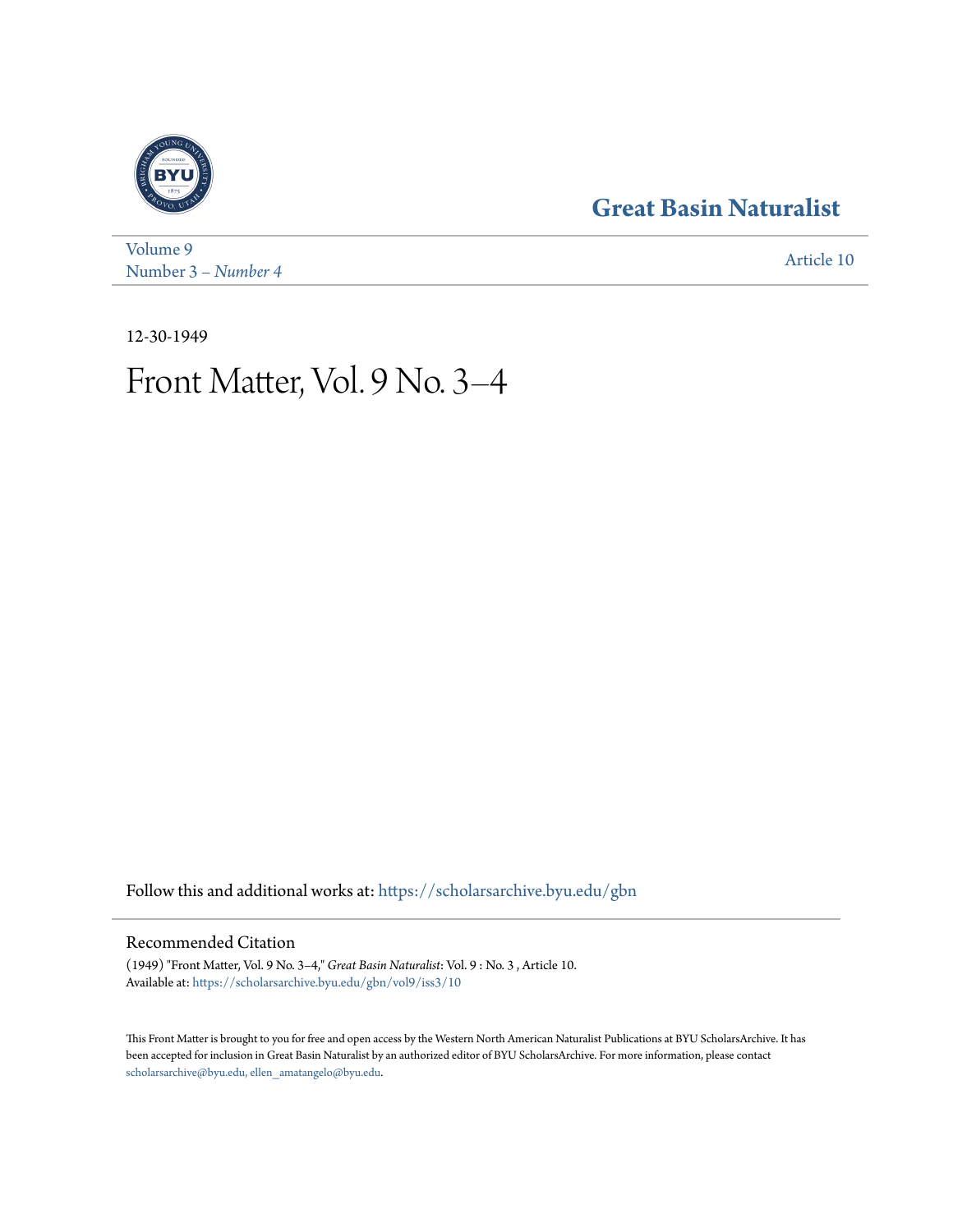$s - G$ 

Volume IX

MUS. COVP. ZOOL  $\n **MAR** -9 1350\n$ 

Numbers 3-4

# The Great Basin Naturalist

December 30, 1949

#### TABLE OF CONTENTS

|                                                                                                                          | Page |
|--------------------------------------------------------------------------------------------------------------------------|------|
| Pacific Islands Herpetology No. II, Philippine Islands, Vasco M.                                                         | 25   |
| Rediscovery of the Genus Pseudogekko with Descriptions of a<br>New Species from the Solomon Islands, Walter C. Brown and | 41   |
| Amphibians and Reptiles Contributed to Brigham Young Univer-<br>sity by Owen Bryant, Vasco M. Tanner                     | 47   |
| Notes on the Number, Length and Weight of Young Garter<br>Snakes, Vasco M. Tanner                                        | 51   |
| Reptiles Collected in the Vicinity of Las Vegas, New Mexico,<br>Arthur N. Bragg and Harold A. Dundee                     | 55   |
| Herpetological Notes from Malheur County, Oregon, Robert M.<br>Storm and Richard A. Pimentel                             | 59   |
| An Annotated List of Mosquito Records from Colorado, Fred C.                                                             | 65   |
| White-lined Sphinx Moth Abundant in Central Utah, Spring 1949,                                                           | 76   |
|                                                                                                                          | 77   |



Published at Provo, Utah, by the Department of Zoology and Entomology of Brigham Young University